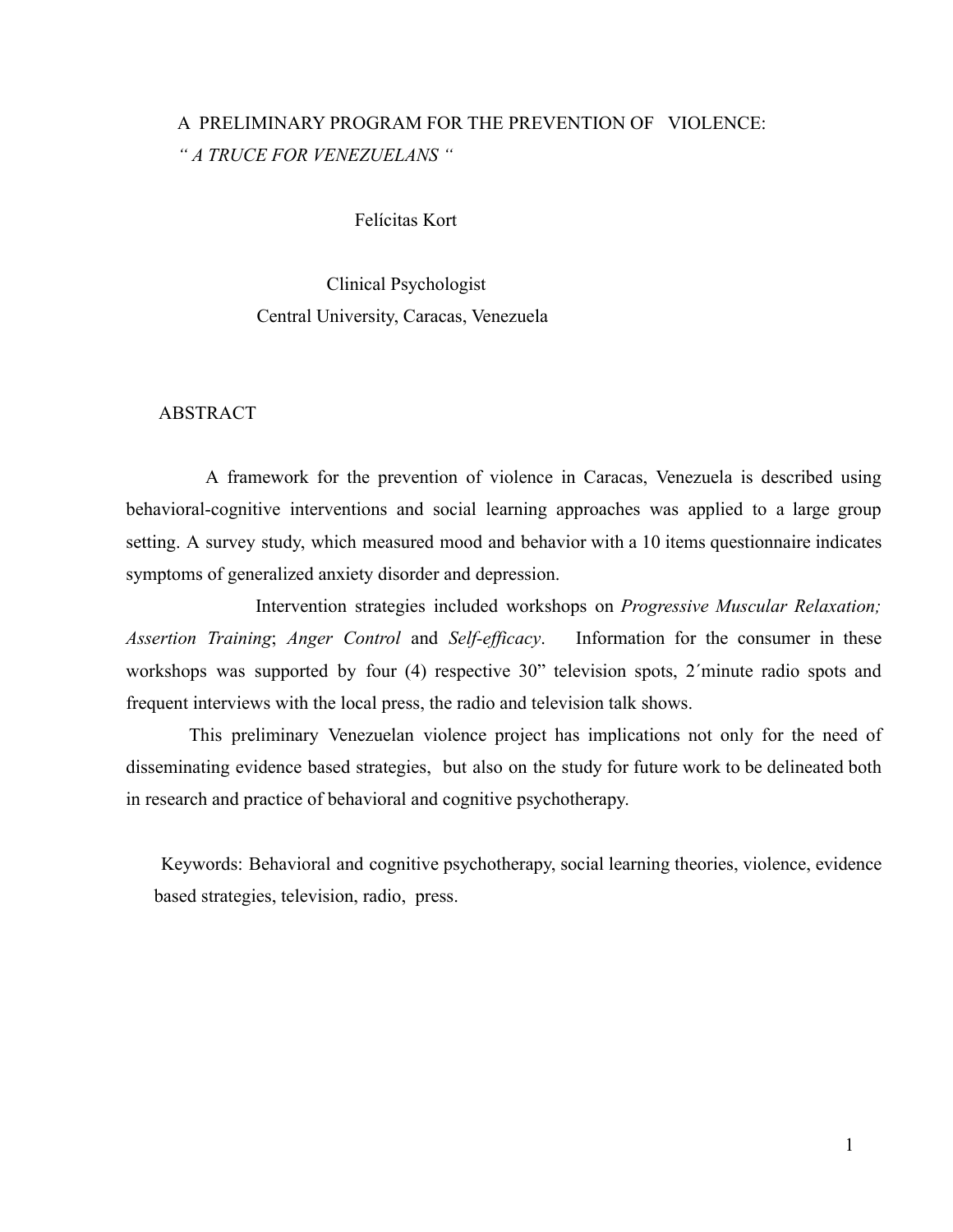# A PRELIMINARY PROGRAM FOR THE PREVENTION OF VIOLENCE

More than 80% of violence is learned behavior and it can be unlearned; we learn angry behavior by observation and imitation, therefore is is preventable. **(**Bandura, 1997)

Likewise anger behaviors can be learned by direct reinforcement; imitation of models anti-heroes, movies, video games; psychosocial factors such as low self-esteem low parental rejection, inefficient parent discipline, physical punishment ,academic failure (Kort, 2007)

We watch, read and navigate in the social media a parade of bizarre, extreme acts serial killings, celebrity assassinations, genocidal wars but failing to notice the widespread of behavioral disorders, addictions and inequities that are the real news.

Although we know that change of this state of affairs is needed prevention efforts are still far too weak.

Violence begins with insolent language and offensive gestures, threats follow, maltreatment escalates and individual or collective homicides are the verdict. Just as in physics energy is the center, in violence power is core in detriment against the will of the other.

Violence instigates violence. It is a contagious and contaminant public epidemic which respects no borders, no occupations, no cultures, no incomes.

# **Procedures and Results**

1) A brief psychological survey to assess psychological wellbeing and emotional symptoms . A questionnaire with 8 items is divided as follows: two questions each which measure anxiety, depression, and anger symptoms respectively, than one measures levels of happiness, and one measures expectations in respect to the future of Venezuela.

 $N = 880$  Female 67.5%; Male 31.59% - Results of the survey revealed some distinctive features: 62% reported ignoring conflicts ; common responses are : leaving the country, having no interest in politics, and avoiding reading, watching or listening to the news.: 38% report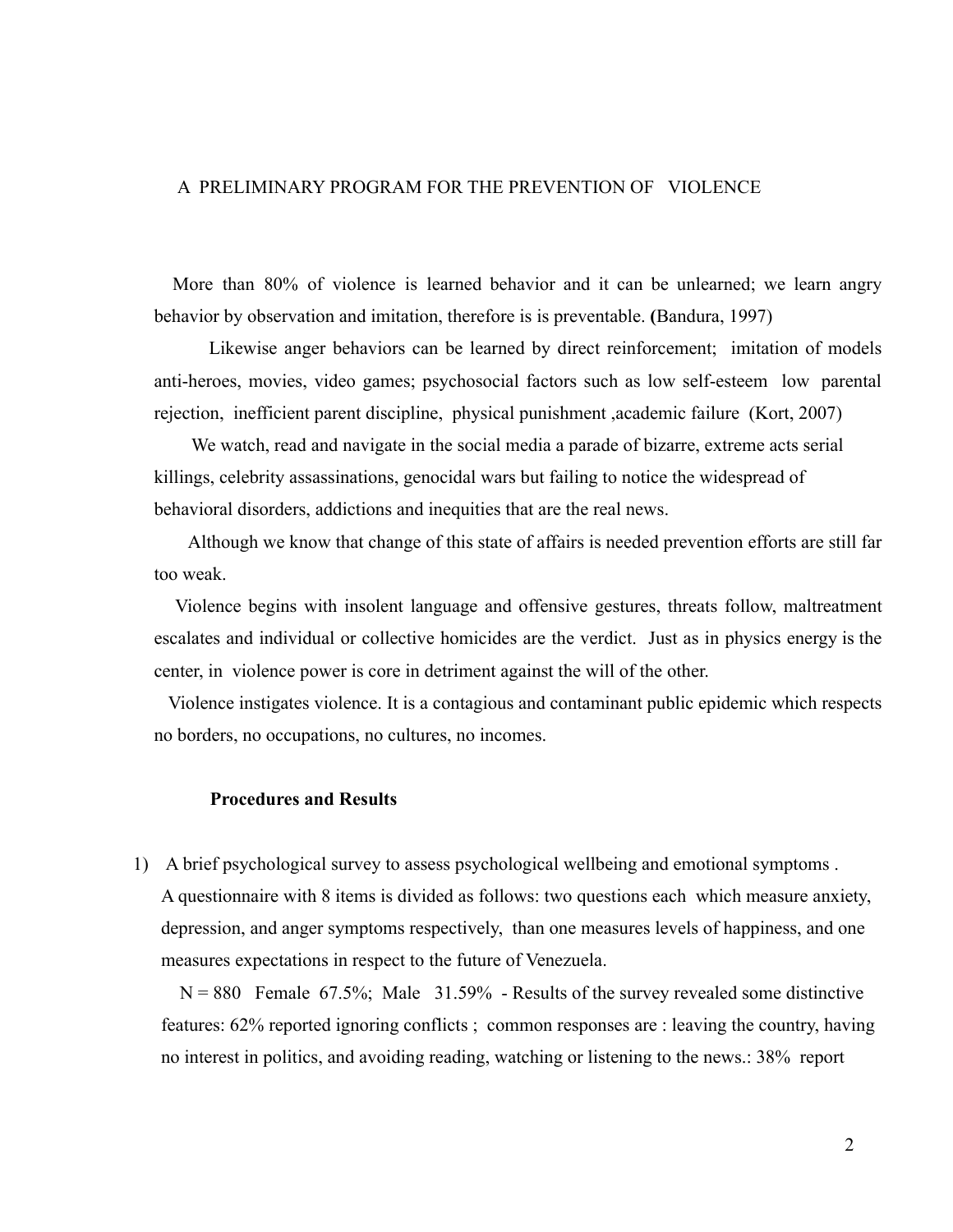worries; 20% physical malaise; and 20% psychological tension. On the other hand 52% report general happiness compared with 89% of happiness.

2) Distribution of 80,000 flyers ( *see appendix )* which describe behavioral and cognitive interventions for behavior change . Contents of the flyers are the same behavioral strategies to be used in the workshops.

Distribution includes subway exits, psychiatric/mental health centers, and locations where the four workshops are held. Focus groups in the poor housing areas of Caracas confirmed the easy text contents of the flyers.

- 3 ) Likewise 1500 posters are distributed in strategic points of the city. Contents of the posters is the same as the flyers in order to maintain familiarization with interventions : *Relaxation, Assertion Training, Anger Management, and Self-Efficacy* . Allocation of posters is in public areas such as shopping malls, museums, theaters and subway entrances.
	- 4) During 6 months 80 workshops with 323 participants are held throughout Caracas's community. Duration of workshops is 3 hours and leaders are the author and three licenced psychologists trained in behavioral and cognitive psychotherapy.

Participants are mostly residents of the areas in which workshops are taking place.

# **Method**

Behavioral and cognitive interventions at the workshops is composed of:

- a.*Progressive Muscle Relaxation* with theory and "in vivo" practice accompanied by a relaxation CD which describes muscle relaxation, differential relaxation and pleasant visualization (Kort, 2007) Anxiety levels are measured pre and post, with 80% of participants reporting improved relaxation.
- b. *Assertion Training* following Salter´s theory and practice of role playing (Salter, A 1949 )
- c. *Anger Management* uses the treatment guide book on "Anger Management (Kassinove and Tafrate , 2002)
- d. *Self-efficacy* is presented with emphasis on collective efficacy. (Bandura, 1997)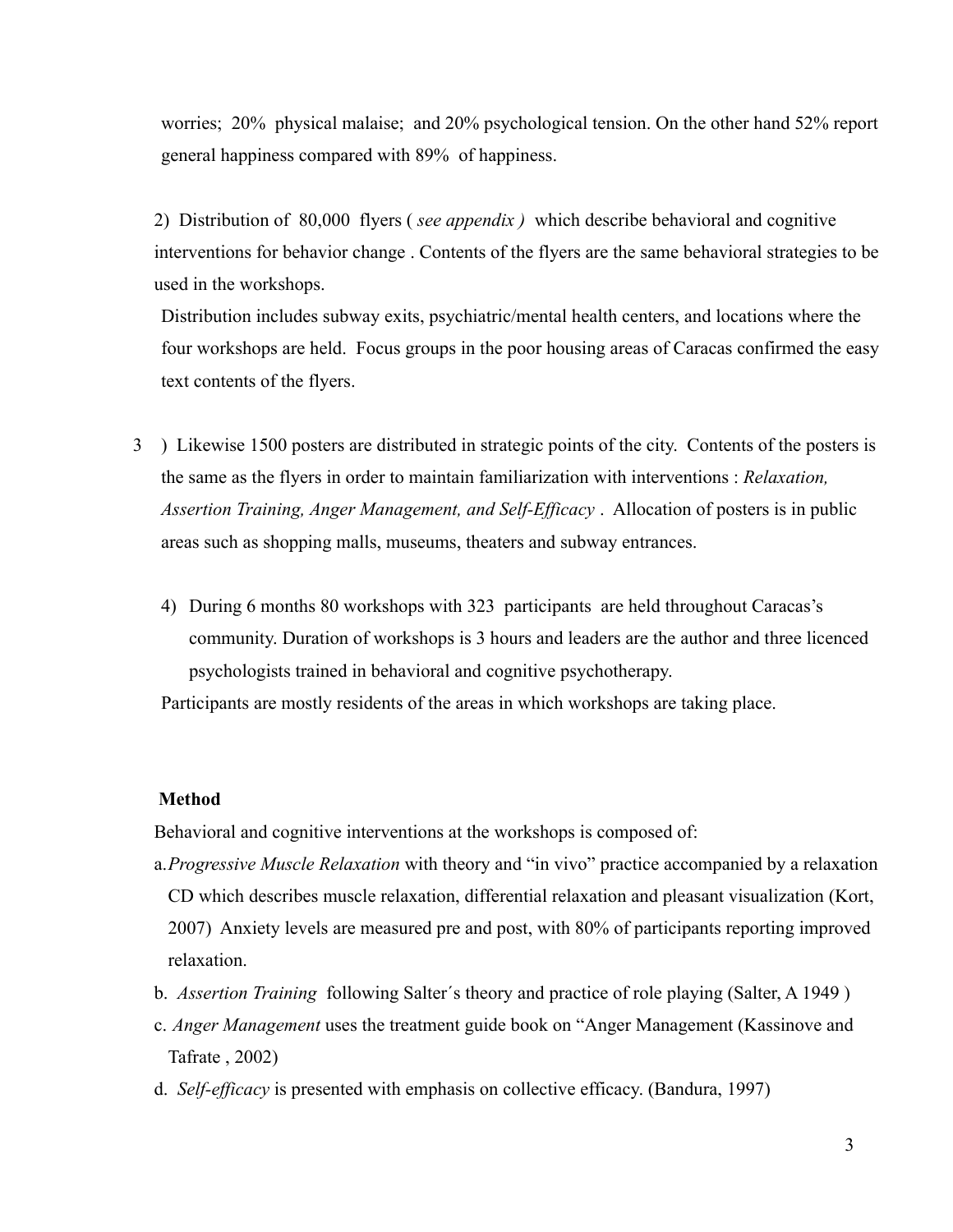### **Media**

Exceptionally the grant approves the production of four (4) 30-second television spots to be presented in six television channels in Caracas and two television channels in two other cities of Venezuela: Porlamar and Barquisimeto. Topics are the same as the workshops and flyers,: "Relajación" "Comunicación" " Ira" "Autoeficacia" *(www.felicitaskort.com*) The objective is to reinforce information, to facilitate observational learning of interventions which show how to cope with anger management , therefore, mental health. Positive responses and feedback to these television spots can be measured by numerous interviews in press, radio, television and phone calls inquiring about the project.

A weekly one hour long radio program entitled "Habits and Inhabitants"aired for 12 weeks at prime time. Target audience is the general public i.e. workers and housewives who travel home in peak hour traffic hours. Prevention of violence is discussed in the radio program together with other NGO's who run non behavioral programs on the prevention of violence. It included extended interviews with policy makers and leaders of the venezuelan community.

#### **Discussion**

-

Violence prevention is most successful if scientifically based.

Behavioral and cognitive strategies (Novaco, 1979; Feindler, E, 1995) teach Anger Control Training through self-assessment and role playing; thus adolescents can learn to negotiate conflict constructively and extend it to real life situations.

Undoubtedly collective efficacy (Bandura, 1997) via soap operas, social media and collective actions are tools to reduce glorification of violence, in hand with public discourses describing images and graphic stories of non-violent heroes .

All of the above can help transform the culture of death to the culture of care.

It is clear that inaction and silence of today will rebound in attitudes and violent behaviors of tomorrow.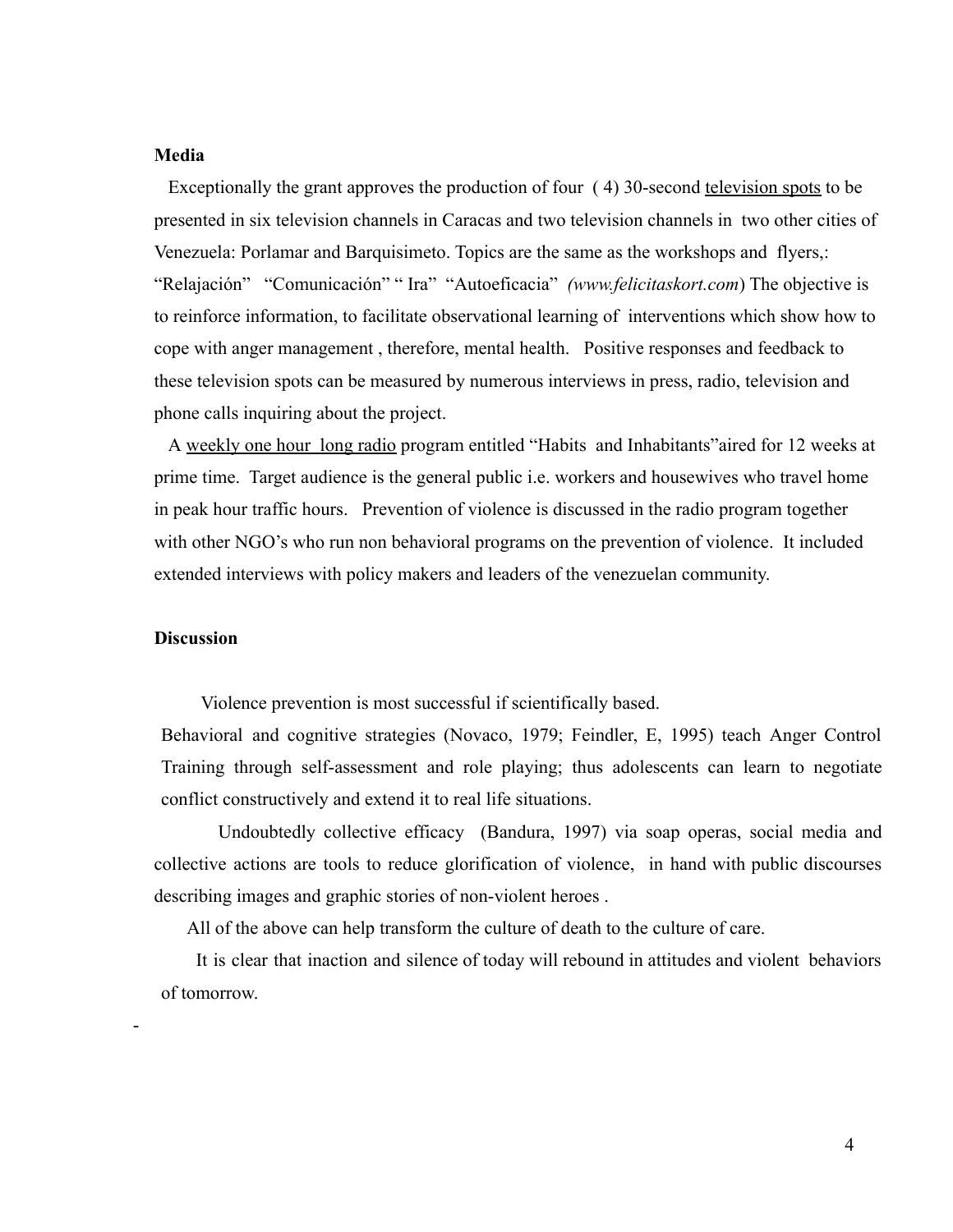# **References**

Bandura, A. (1997). *Self-Efficacy: the exercise of control.* New York, Freeman and Company. Feindler, E (1995) An ideal treatment package for children nd adolescents with anger disorders, in Kassinove, H (Eds.) *Anger Disorders: definitio, diagnosis and treatment (pp. 173-194)* New York: Taylor and Francis.

Kassinove, H. And Tafrate, R. Ch. (2002) *Anger Management* , The Practical Therapist Series, California, Impact Publishers Inc.

Kort, F. (2007) *Manual de Emociones*, Edit. Alfa, Caracas, Venezuela

Novaco, R (1979) The cognitive regulation of anger and stress in Kendall, P. and Hollon, C. *Cognitive-behavioral interventions: theory,research and procedures, ( pp 241-285)* New York, Academic Press

Salter, A. (1949) *Conditioning Reflex Therapy*, Farrar and Strauss, New York

This project was supported by USAID Grant #3822-G-101-O55 awarded to the Venezuelan Association for the Advancement of Behavioral and Cognitive Psychotherapies

Correspondence concerning this article should be addressed to  $felicitaskort@gmail.com$ [www.felicitaskort.com](http://www.felicitaskort.com)

**Flyers A Truce for Venezuelans Front: Communication**